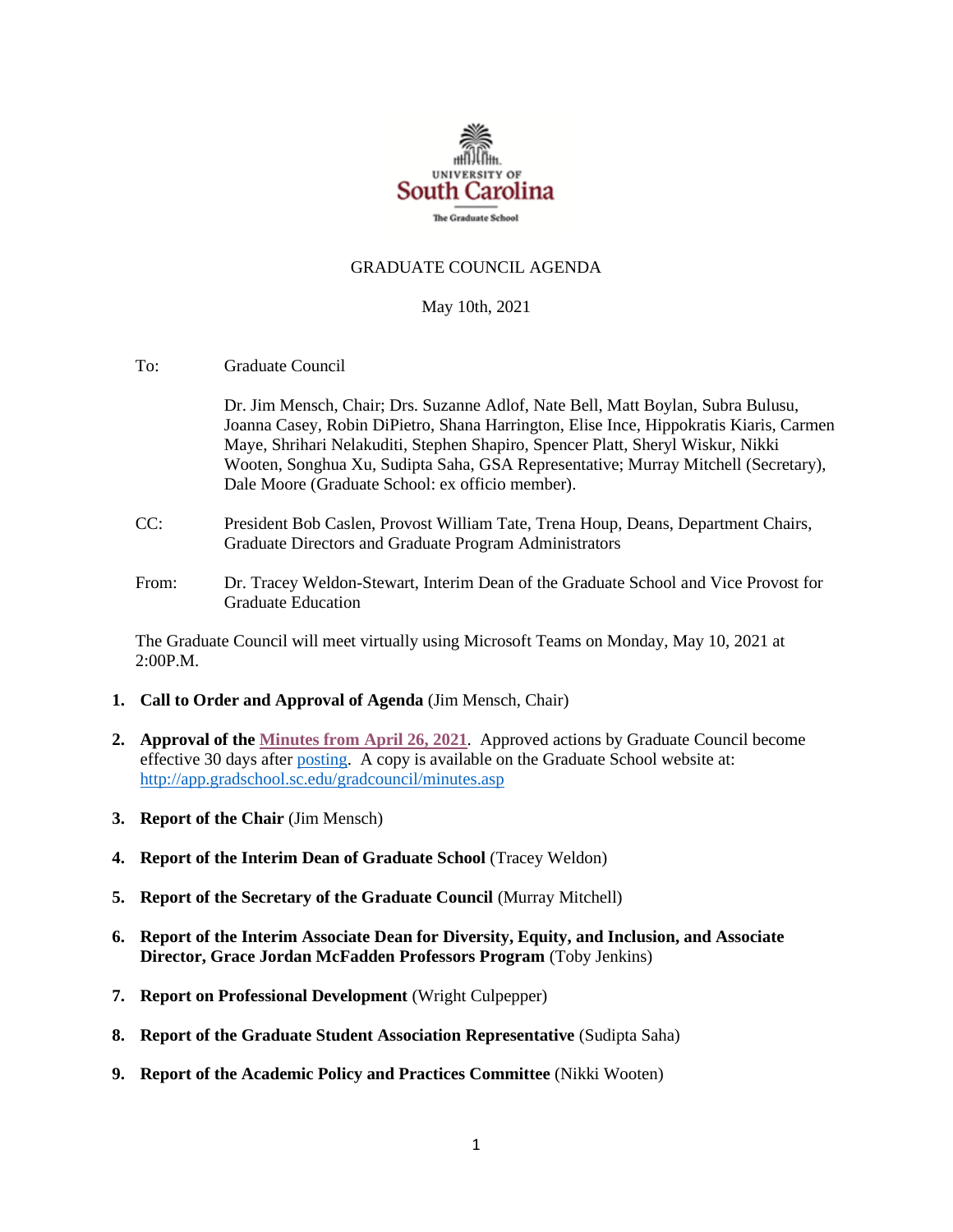# **10. Report of the 500/600 Level Courses and Distributed Learning** (Murray Mitchell)

This report is presented to Council for informational purposes only; no action is necessary.

#### **500/600 Courses for May 10, 2021 Grad Council**

(CCP = Course Change Proposal; NCP=New Course Proposal)

None at this time; no May meeting of the Faculty Senate Committee

## **Distributed Learning Proposals**

None at this time; no May meeting of the Faculty Senate Committee

## **11. Associate Graduate Faculty Nominations** (Murray Mitchell)

None at this time.

## **12. Fellowships and Scholarships Committee** (Joanna Casey)

## **13. Report of Science, Math, and Related Professional Programs Committee** (Hippokratis Kiaris)

Below is a list of proposals reviewed by the Committee. Each curricular action can be viewed at this Public Agenda review site:

#### <https://sc.edu/programproposal/agenda/?id=101&code=GCO>

At this Public Agenda link, the individual proposals are not live-linked, but agenda items are listed in alphabetical order. To view the full proposals, GC members and Committee Chairs still need to go to the Committee Review site, and filter for "Committees", then for the "Committee" called "Added to Grad Council agenda."

• **EPID 788** (3) Practical Methods for Secondary Data Analysis, Public Health, CCP: Fall 2022

# **14. Report of the Humanities, Social Sciences, Education, and Related Professional Programs Committee** (Robin DiPietro)

Below is a list of proposals reviewed by the Committee. Each curricular action can be viewed at this Public Agenda review site:

## <https://sc.edu/programproposal/agenda/?id=101&code=GCO>

At this Public Agenda link, the individual proposals are not live-linked, but agenda items are listed in alphabetical order. To view the full proposals, GC members and Committee Chairs still need to go to the Committee Review site, and filter for "Committees", then for the "Committee" called "Added to Grad Council agenda."

• **ACCT Major / Degree Program**, Accountancy, M.A.C.C., Business, Change Program: Fall 2022